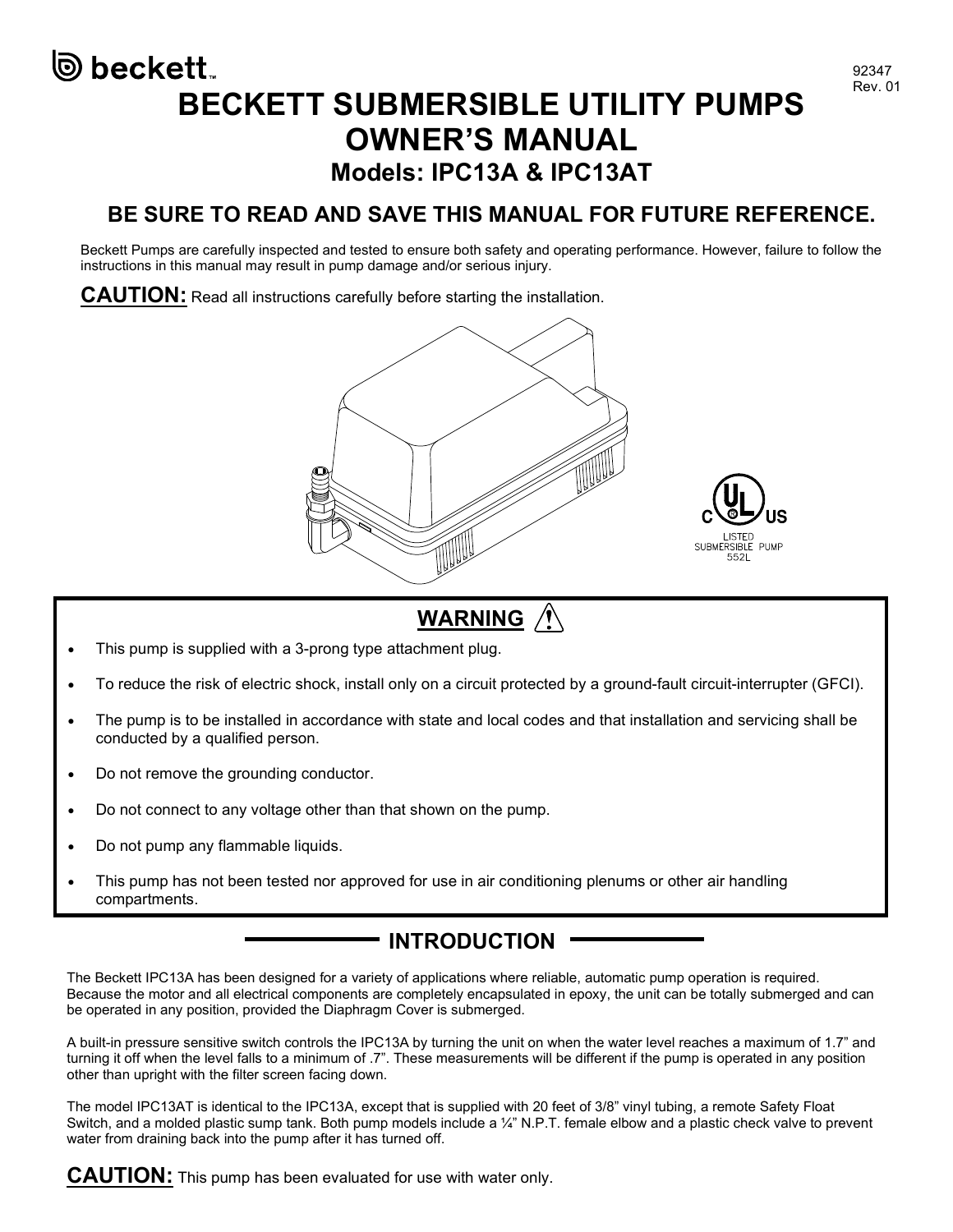#### **OPERATION**

#### CONDENSATION REMOVAL

Attach the 3/8" barbed check valve to the  $\frac{1}{4}$ " N.P.T. elbow, and attach this assembly to the pump's discharge. BE CAREFUL NOT TO OVER-TIGHTEN.

Place the pump in the sump tank or other suitable container as close as possible to the air conditioning drip pan. Be sure the top of the drip pan is at least 2" above the bottom of the pump.

Using 3/8" vinyl tubing, run the discharge up to the minimum distance required, being sure not to exceed 90% of the "SHUT-OFF" height shown in the performance chart. If possible, slant the horizontal run down slightly to gain the benefit of gravity.

If this pump is installed directly in the air conditioning drip pan, be sure the pan is at least 2" deep and the pump is in the lowest part of the pan.



#### DE-WATERING

When the IPC13A is used for general pumping jobs such as draining flooded areas, or whenever maximum flow is desired, do not use the check valve. Instead attach 1/2" vinyl tubing directly to the discharge of the pump and secure the connection with a hose clamp.

If the pump is to be used on a dirty or sandy surface, raise it slightly to prevent dirt or debris from contacting the intake area. Using the pump outdoors may require more frequent cleaning of the filter screen and impeller area. See instructions for cleaning in MAINTENANCE. TYPICAL PERFORMANCE ±10%

#### PERFORMANCE

The performance of a pump is measured by its FLOW and its LIFT. In the following chart, the FLOW is expressed in Gallons Per Hour (GPH) and LIFT is expressed in Feet above the surface of the water. Measurements were taken at 115 volts using 3/8" vinyl tubing.

|                             | <b>TYPICAL PERFORMANCE ±10%</b> |     |     |         |    |     |      |  |
|-----------------------------|---------------------------------|-----|-----|---------|----|-----|------|--|
| <b>GALLONS PER HOUR AT:</b> |                                 |     |     |         |    |     | SHUT |  |
|                             |                                 | יפ  |     | 6'      | 8' | 10' |      |  |
| <b>WITH CHECK VALVE</b>     | 77                              | 74  | 65  | 57      | 45 | 33  | 12'  |  |
| NO CHECK VALVE              | 260                             | 252 | 221 | 198 174 |    |     | 12'  |  |

"Shut-Off" is the maximum height the pump will lift water. At the "Shut-Off" point there will be no water flow.

If less flow is desired, restrict the discharge of the pump. DO NOT restrict the intake of the pump as damage to the motor and seal may occur.

#### FLOAT SWITCH INSTALLATION

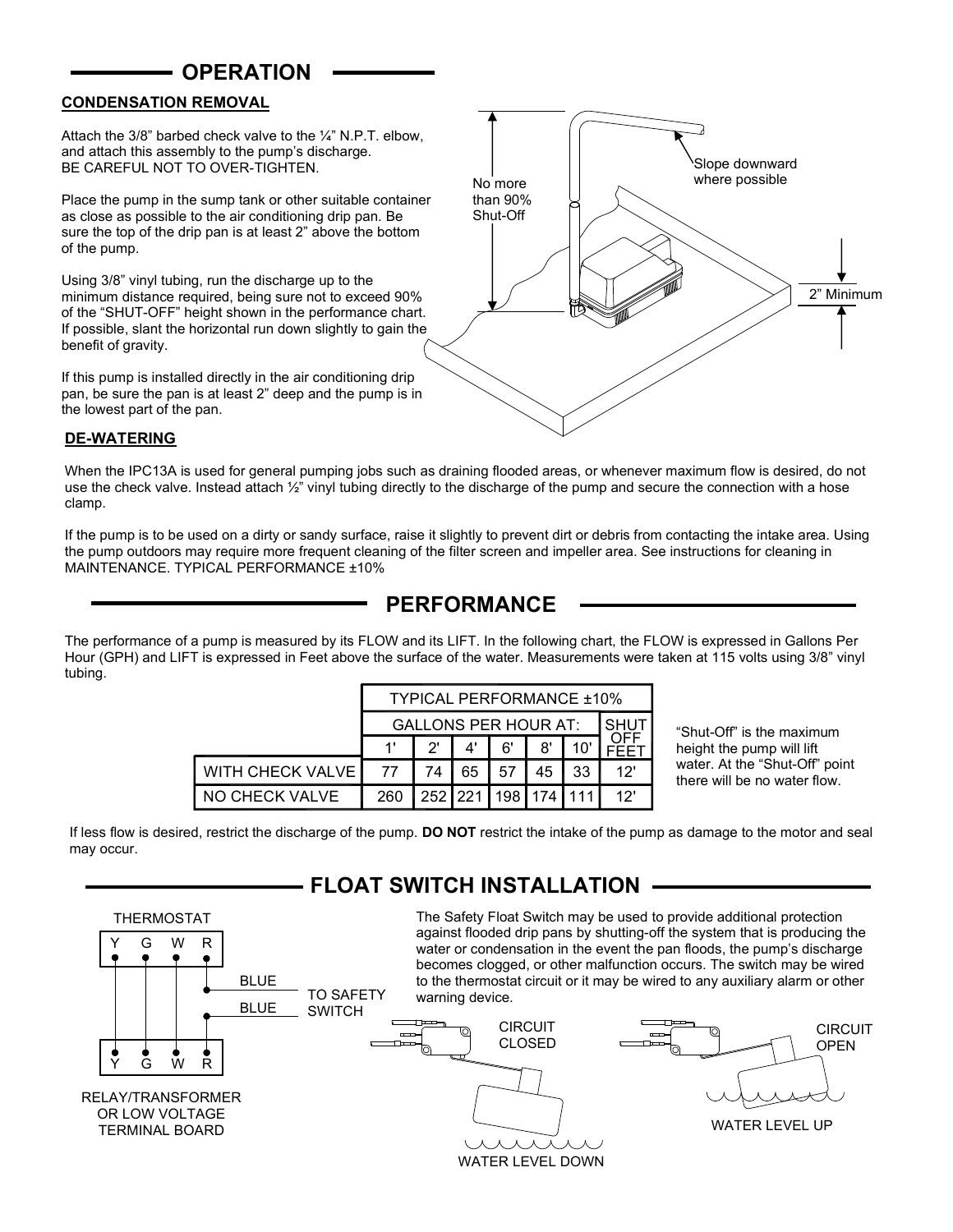## FLOAT SWITCH INSTALLATION – continued



**WARNING:**  $\bigwedge$  Risk of electric shock, the remote Safety Float Switch is not submersible and should be connected only to an N.E.C. Class II circuit of not more than 30 volts.

#### MAINTENANCE

**WARNING:**  $\sqrt{\frac{1}{n}}$  Always disconnect from electrical outlet before servicing this pump.

Screen

Volute

Impeller

O-Ring

Beckett pumps have been designed to provide long, trouble-free service in normal operating conditions. However, if the pump fails to operate, please check the following:

- Is the pump getting electrical power? Check the circuit breaker and try another outlet to be sure.
- Has the intake screen become clogged?
- Are there any kinks or blockages in the discharge tubing?
- Is the impeller broken or jammed with debris?
- If the area around the impeller has become encrusted with minerals, it may be necessary to pry-off the impeller and gently scrape the area clean. After cleaning, apply a few crops of light oil where the impeller shaft enters the motor. Then, press the impeller back on using a penny to gage the spacing between the impeller and impeller back plate.

CAUTION: The cord of this pump contains a small "Breather Tube". This tube is necessary for the proper operation of the pressure switch. Do not allow this tube to become blocked.



**WARNING:**  $\sqrt{N}$  Do not remove the 4 screws that is holding the diaphragm cover in place. There are no serviceable parts in the switch mechanism, removing or loosening these screws may cause an electrical shock hazard.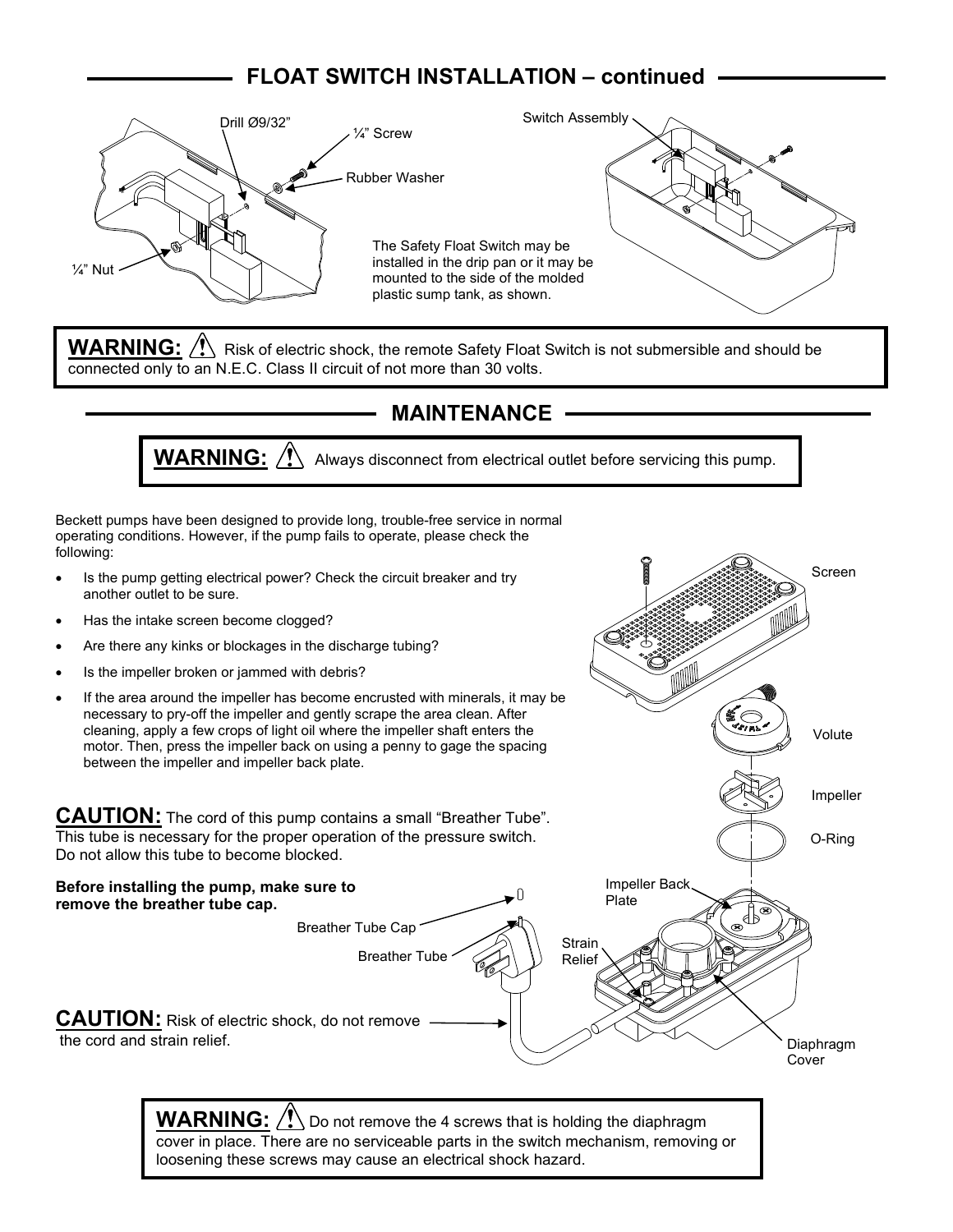## LIMITED WARRANTY

Each Beckett Corporation ("Beckett") product is warranted to be free from defects in material and workmanship for the applicable Warranty Period (herein so called) set forth below. The Warranty Period for each product commences on the date of purchase by the original purchaser. The Warranty Periods are as follows:

| <b>Product Type or Name</b> | <b>Warranty Period</b>                            | <b>Product Type or Name</b>       | <b>Warranty Period</b> |
|-----------------------------|---------------------------------------------------|-----------------------------------|------------------------|
| Pump Models:                |                                                   | Liner Material:                   |                        |
|                             | FR Series, DP800-1800, G Series, W Series 2 Years |                                   |                        |
|                             |                                                   |                                   |                        |
|                             |                                                   |                                   |                        |
|                             |                                                   |                                   |                        |
|                             |                                                   | All Other Beckett Products90 Days |                        |

APPLICATION: The warranty covers only properly installed and maintained Beckett products and is limited to application at normal temperature 32º F to 86º F, (0º C to 30º C) pumping fluids with a specific gravity up to 1.1 and with a pH range of 5 to 9 (fresh water). Other liquid applications and extreme temperature uses must be approved in advance by Beckett. The warranty does not apply to or cover damages or defects caused by external causes, including, but not limited to, improper or faulty installation or unauthorized modification, lightning, electrical surges, abuse, misuse or abnormal use or misapplication, including use in a manner inconsistent with the product's intended function. The purchaser is responsible for determining the suitability of the product for its intended use. If products are damaged in transit, a claim should be filed with the carrier.

REMEDY: If there has been a failure to conform to the warranty, Beckett will, at Beckett's option, repair, replace or issue a credit or refund for the particular nonconforming product or part. Repair, replacement, credit or refund, at Beckett's option, is the exclusive remedy in the event of a failure to conform to the warranty. Warranty claims must be made within 3 months after expiration of the applicable Warranty Period.

ADMINISTRATION: Warranty claims must be made by returning the nonconforming Beckett product, freight prepaid, along with proof of purchase, to: Beckett Corporation, Customer Service Dept., Irving, Texas, telephone (888) 232-5388. Telephone authorization from Beckett is required prior to returning nonconforming products or parts. All products or parts returned will be inspected to determine cause of failure before warranty is approved.

INSTALLATION, REMOVAL AND/OR SHIPPING CHARGES: The warranty does not cover any costs associated with the installation, removal or shipping of products subject to warranty claims.

DISCLAIMER AND LIMITATION: THE EXPRESS WARRANTY AND REMEDIES SET FORTH ABOVE ARE EXCLUSIVE AND IN LIEU OF ALL OTHER WARRANTIES AND REMEDIES, WHETHER ORAL OR WRITTEN, EXPRESS OR IMPLIED. TO THE FULL EXTENT PERMITTED BY LAW, BECKETT EXPRESSLY DISCLAIMS ANY AND ALL IMPLIED WARRANTIES, INCLUDING, WITHOUT LIMITATION, THE IMPLIED WARRANTIES OF MERCHANTABILITY AND FITNESS FOR A PARTICULAR PURPOSE. IF IMPLIED WARRANTIES CANNOT BE DISCLAIMED, ALL SUCH IMPLIED WARRANTIES ARE LIMITED TO THE DURATION OF THE APPLICABLE EXPRESS WARRANTY.

BECKETT DOES NOT ACCEPT LIABILITY BEYOND THE REMEDIES EXPRESSLY SET FORTH IN THIS WARRANTY. IN NO EVENT SHALL BECKETT BE LIABLE OR RESPONSIBLE FOR INCIDENTAL OR CONSEQUENTIAL DAMAGES. BECKETT'S AGGREGATE LIABILITY UNDER THIS WARRANTY OR WITH RESPECT TO ANY PRODUCT COVERED HEREBY, UNDER ANY LEGAL THEORY, SHALL NOT EXCEED THE PURCHASE PRICE PAID FOR THE NONCONFORMING PRODUCT. THE LIMITATIONS CONTAINED IN THIS PARAGRAPH SHALL NOT APPLY TO INJURY TO THE PERSON.

Some States do not allow the exclusion or limitation of incidental or consequential damages or exclusions or limitations on the duration of an implied warranty, so the above limitations or exclusions may not apply to you. This warranty gives you specific legal rights and you may also have other rights that vary from State to State.

FOR YOUR RECORDS:

Date of Purchase Model Number Name of Dealer PLEASE KEEP RECEIPT IN CASE OF WARRANTY SERVICE.

> BECKETT CORPORATION Irving, Texas www.beckettus.com Toll Free: 1-888-232-5388 © 2019 BECKETT CORPORATION All Rights Reserved

SHOULD YOU ENCOUNTER ANY PROBLEMS WITH THIS PRODUCT,

# CONTACT CUSTOMER CARE AT: 1-888-BECKETT

MONDAY THRU FRIDAY, BETWEEN THE HOURS OF 8:00 AM AND 5:00 PM CENTRAL STANDARD TIME. WE ASK THAT YOU DO NOT RETURN THIS PRODUCT TO THE STORE BEFORE CONTACTING US. YOU CAN ALSO CONTACT US AT OUR WEB SITE:

#### www. beckettus.com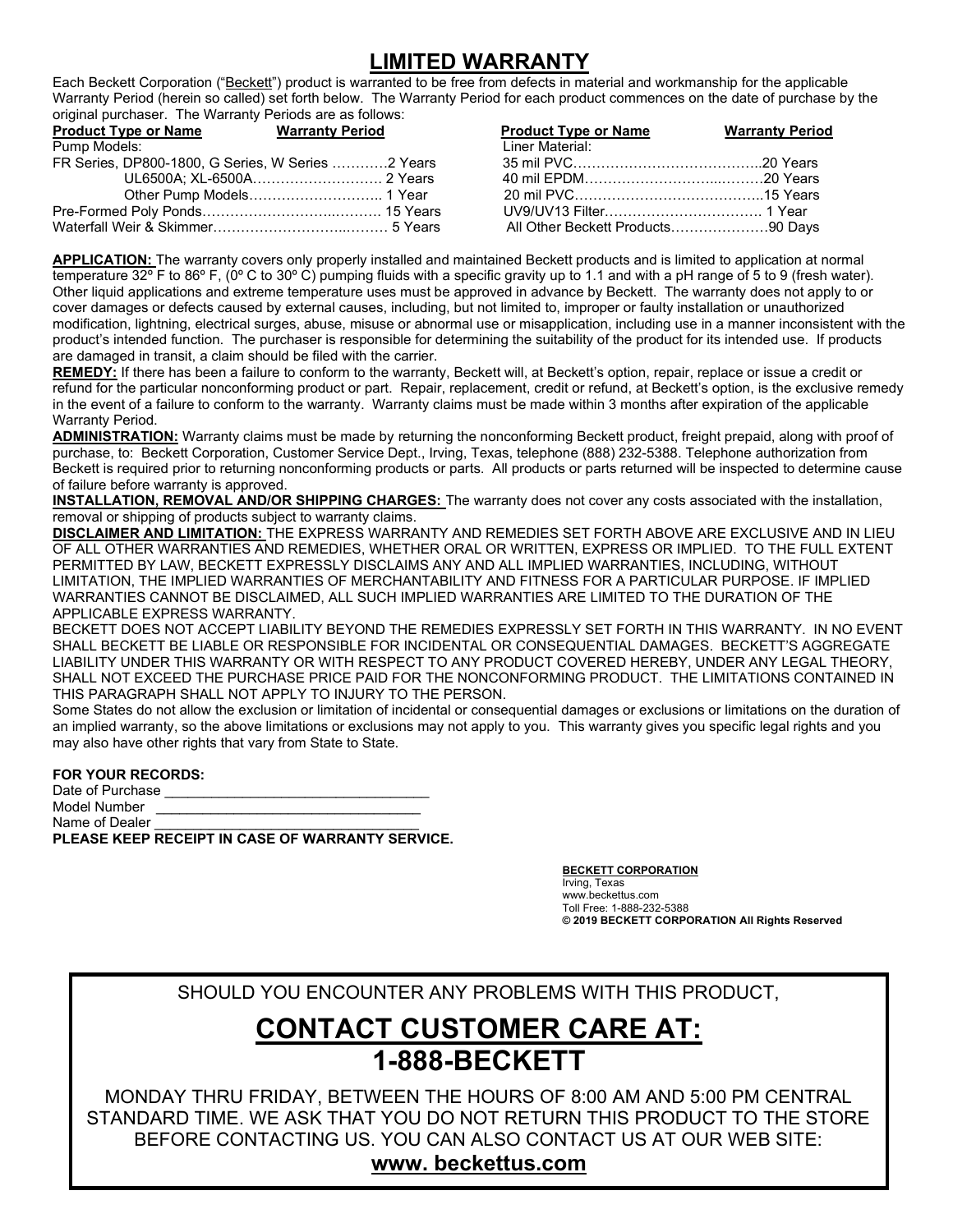# ◎ beckett.

# BOMBAS BECKETT SUMERGIBLES PARA USO GENERAL MANUAL DEL USUARIO Modelos: IPC13A & IPC13AT

## ASEGÚRESE DE LEER Y GUARDAR ESTE MANUAL PARA FUTURAS REFERENCIAS.

Las bombas de Beckett se inspeccionan y prueban muy cuidadosamente para asegurar la seguridad y el buen desempeñoen su funcionamiento. Sin embargo, el no seguir las instrucciones de este manual puede resultar en daños a la bomba y/o heridas graves.

CUIDADO: Lea todas las instrucciones con cuidado antes de iniciar la instalación.





- Esta bomba viene con un enchufe de 3 dientes de accesorio.
- Para reducir el riesgo de choque eléctrico, instale la bomba a un interruptor accionado por corriente de pérdida a tierra (Ground Fault Circuit Interruptor, siglas "GFCI", en Inglés).
- La bomba se debe instalar de acuerdo con los códigos estatales y locales y que la instalación y servicio de mantenimiento se haga por una persona calificada.
- No quite el conductor a tierra.
- No conecte a un voltaje no indicado por la bomba.
- No bombee líquidos inflammables.
- La bomba no se ha probado ni está aprobado para uso en aire acondicionados ni en ninguno de sus compartimientos.

## INTRODUCCIÓN

La bomba de Beckett IPC13A se ha diseñado para varios usos en donde se requiere una operación confiable y automática. Como el motor y todos los componentes están completamente recubiertos y sellados con adhesivo de resina, la unidad puede sumergirse totalmente y puede operarse en cualquier posición, mientras la Tapa del Diafragma esté sumergida.

Un interruptor integrado y sensible a la presión controla la IPC13A prendiendo la unidad automáticamente cuando el nivel del agua llegue a un máximo de 4,3 cm. y apagándola cuando el nivel cae a un mínimo de 1,8 cm. Estas medidas serán diferentes si la bomba se opera en cualquier posición que no sea parada con la pantalla del filtro mirando hacia abajo.

El modelo IPC13AT es idéntico al modelo IPC13A, excepto que viene con 6,1 m. de tubería de vinilo de .95 cm, un Interruptor remoto con flotador de seguridad, y un tanque de recolección moldeado en plástico. Ambos modelos incluyen un codo femenino de 0.64 cm. N.P.T. y una válvula plástica de regulación para impedir que el agua drene y se devuelva dentro de la bomba después de apagarse.

CUIDADO: Esta bomba debe usarse únicamente con agua.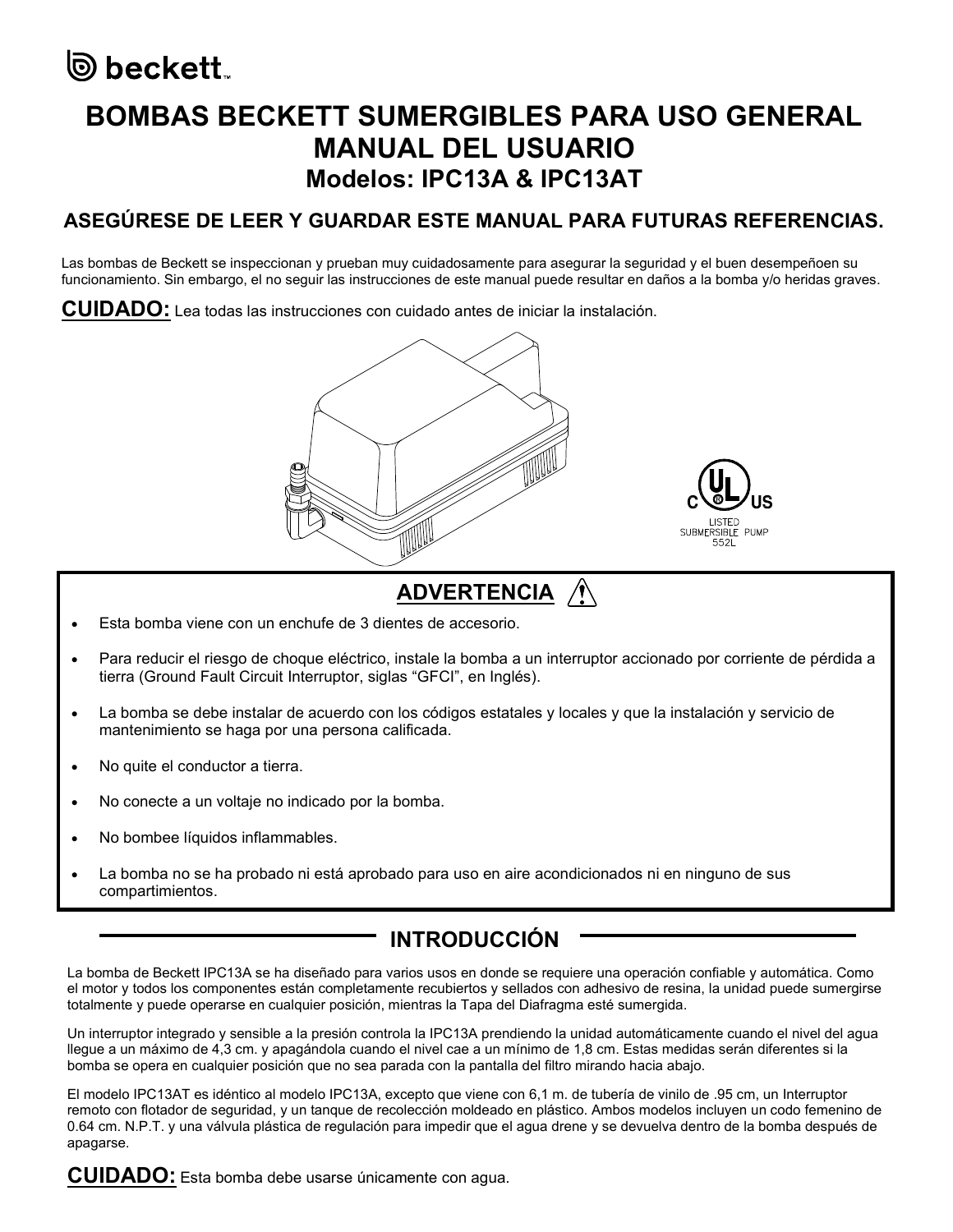### OPERACIÓN

#### RETIRO DE LA CONDENSACIÓN

Conecte la válvula plástica de regulación de .95 cm. Al codo femenino de .64 cm. N.P.T., y conecte éste conjunto a la descarga de la bomba. ASEGÚRESE DE NO APRETARLO DEMASIADO.

Sitúe la bomba dentro del tanque de recolección o cualquier otro recipiente apropiado lo más cerca que sea posible a la bandeja de goteo del aire acondicionado. Asegúrese que la parte superior de la bandeja de goteo quede por lo menos 5 cm. por encima de la parte inferior de la bomba.

Utilice la tubería de vinilo de .95 cm para correr la descarga a la distancia mínima requerida, asegurándose de no exceder el 90% de la altura de "SHUT-OFF" indicada en la tabla de desempeño. Si es posible, decline el desagüe horizontal un poquito para aprovechar la gravedad.

Si se instala esta bomba directamente en la bandeja de goteo del aire acondicionado, asegúrese que la bandeja tenga por lo menos 5 cm. de profundidad y que la bomba esté en la parte inferior de la bandeja.



#### **DESAGÜE**

G W R THERMOSTAT

Y

Cuando el IPC13A se utiliza para trabajos generales de bombeo tales como el drenaje de áreas inundadas, o cuando se desea el flujo máximo, no utilice la válvula de regulación. Más bien, conecte la tubería de vinilo de 1.25 cm. directamente a la descarga de la bomba y asegure la conexión con un abrazadera de manguera.

Si la bomba se va a utilizar en una superficie sucia o arenosa, levántela ligeramente para prevenir que el mugre se meta dentro del área de ingreso. El uso de la bomba afuera podría requerir una limpieza más frecuente de la pantalla del filtro y del área del impeler. Vea las instrucciones para la limpieza en la sección de MANTENIMIENTO.

### FUNCIONAMIENTO

El buen funcionamiento de la bomba se mide por su FLUJO y su LEVANTE. En la siguiente tabla, el FLUJO se expresa en Galones por hora (GPH) y el LEVANTE se expresa en Pies de Elevación Encima de la Superficie del Agua. Las medidas se tomaron a 115 voltios utilizando tubería de vinilo de 0.95 cm.

|                           | FUNCIONAMIENTO TÍPICO EL ±10% |                             |    |    |    |             |     |
|---------------------------|-------------------------------|-----------------------------|----|----|----|-------------|-----|
|                           | <b>GALONES POR HORA</b>       |                             |    |    |    | <b>SHUT</b> |     |
|                           |                               | יפ                          | Δ' | 6' | 8' |             |     |
| CON la VALVULA de CHEQUE  | 77                            | 74                          | 65 | 57 | 45 | 33          | 12' |
| NINGUNA VÁLVULA de CHEQUE | 260                           | 252   221   198   174   111 |    |    |    |             | 12' |

"Shut-Off" es la máxima altura que la bomba levanta el agua. A el punto "Shut-Off" no habrá agua saliendo.

Si desea que no salga mucha agua, restringa la descarga de la bomba. NO restringa la toma de la bomba pues puede dañar el motor y el sello que trae la bomba.

### - INSTALACION DEL INTERRUPTOR CON FLOTADOR -

El interruptor con flotador de seguridad se puede usar para proveer protección adicional y evitar derrame de agua haciendo que se cerrar-apagado el sistema produciendo el agua o condensación ENCASO de que la cacerola se inunde, la descarga de la bomba se obstruye y otros malfuncionamientos ocurren. El interruptor se puede atar con alambre al circuito del termóstato o puede ser atado con alambre a cualquier alarma auxiliar o a otro tipo de mecanismo.

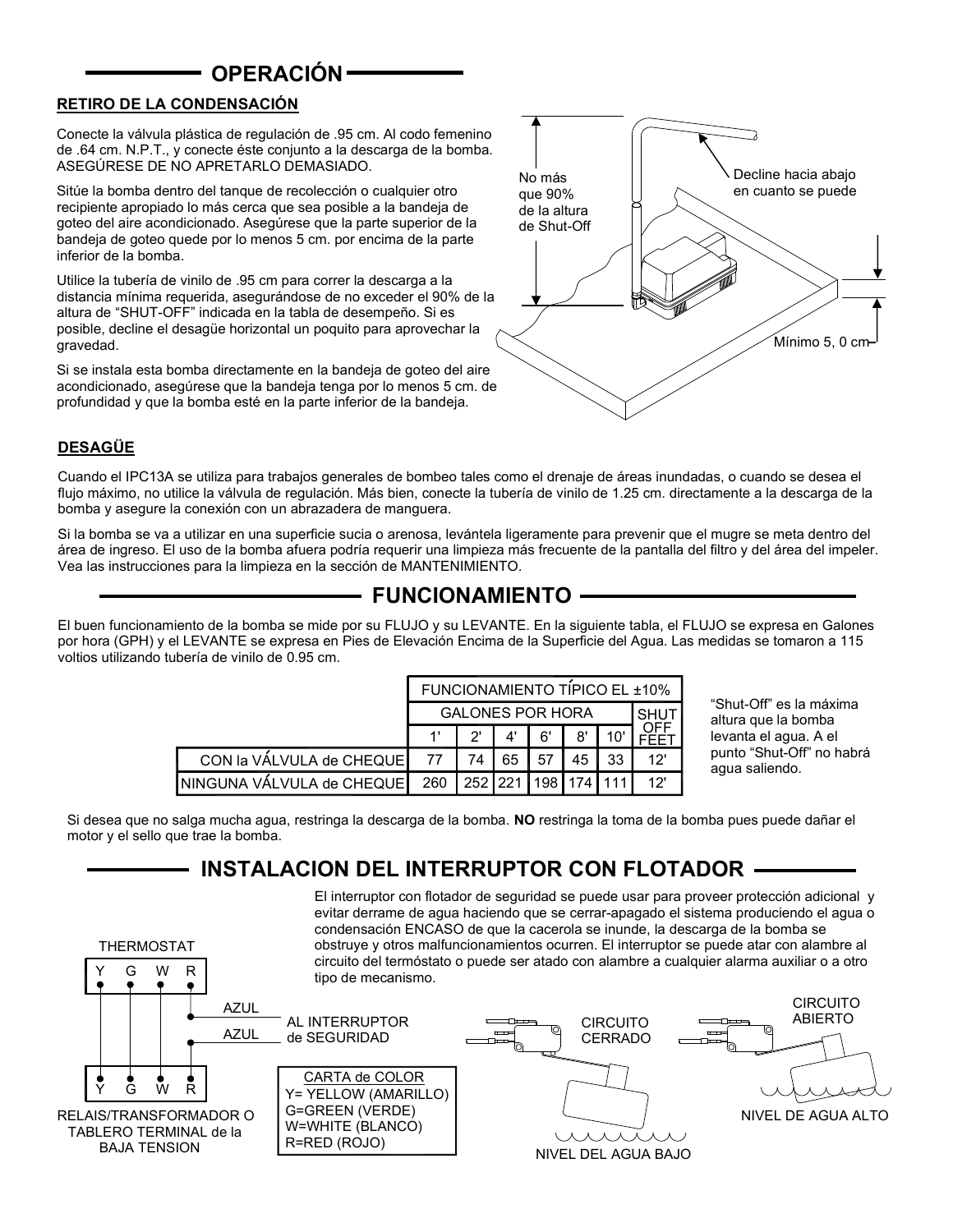## Continuación de la INSTALACIÓN DEL INTERRUPTOR CON FLOTADOR



ADVERTENCIA:  $\langle !\rangle$  Riesgo de choque eléctrico, el interruptor remoto con flotador de seguridad no es sumergible y solamente debe ser conectado a un N.E.C. circuito clase II de no más de 30 voltios.

#### MAINTENIMIENTO

 $\overline{\mathsf{ADVERTENCIA:}/!}$  Siempre desconecte la bomba del enchufe antes de hacerle mantenimiento.

Las Bombas de Beckett están diseñadas para proveer un uso largo y fuera de problemas ten condiciones normales de uso. Sin embargo, si la Bomba falla en el momento de operarla por favor revise:

- Si la energía está aplicada a el interruptor de la bomba. Revise el interruptor e intente otro enchufe.
- Se ha tapado el film de la entrada?
- Hay alguna torcedura u obstrucción en la descarga de la tubería ?
- El impeler está roto o atorado con deshechos?
- Si el área del impulsor se ha incrustado con minerales, va ha ser necesario que saque del impulsor los residuos y refriegue generosamente hasta que quede limpio. Después de limpiarlo, aplique unas gotas de aceite claro donde el eje del impulsor entra al motor. Luego, presione el impulsor hacia atrás usando un penique para calibrar el espacio entre el impulsor y la placa trasera del impulsor.

CUIDADO: El cordón de ésta bomba contiene un tubo para respirar. Éste tubo es necesario para el buen desempeño del interruptor de presión. No permita que el tubo se bloquee de ninguna manera.

 $\bullet$ Tapa del Tubo Antes de installar la bomba, Retenedor remueva la tapa del tubo. del Cordón Tubo para Respirar Cubierta del CUIDADO: Riesgo de choque eléctrico, no remueva Diafragma el cordón y el retenedor del cordón.

Impulsor

Voluta

Pantalla

Anillo O

Placa Trasera del Impulsor

 $\overline{\mathsf{ADVERTENCIA:}/!}$  No quite lo 4 tornillos que sostienen la cubierta del diafragma en su lugar. No hay partes útiles en el mecanismo del interruptor y quitar o aflojar los tornillos de éste puede peligrar de causar un choque eléctrico.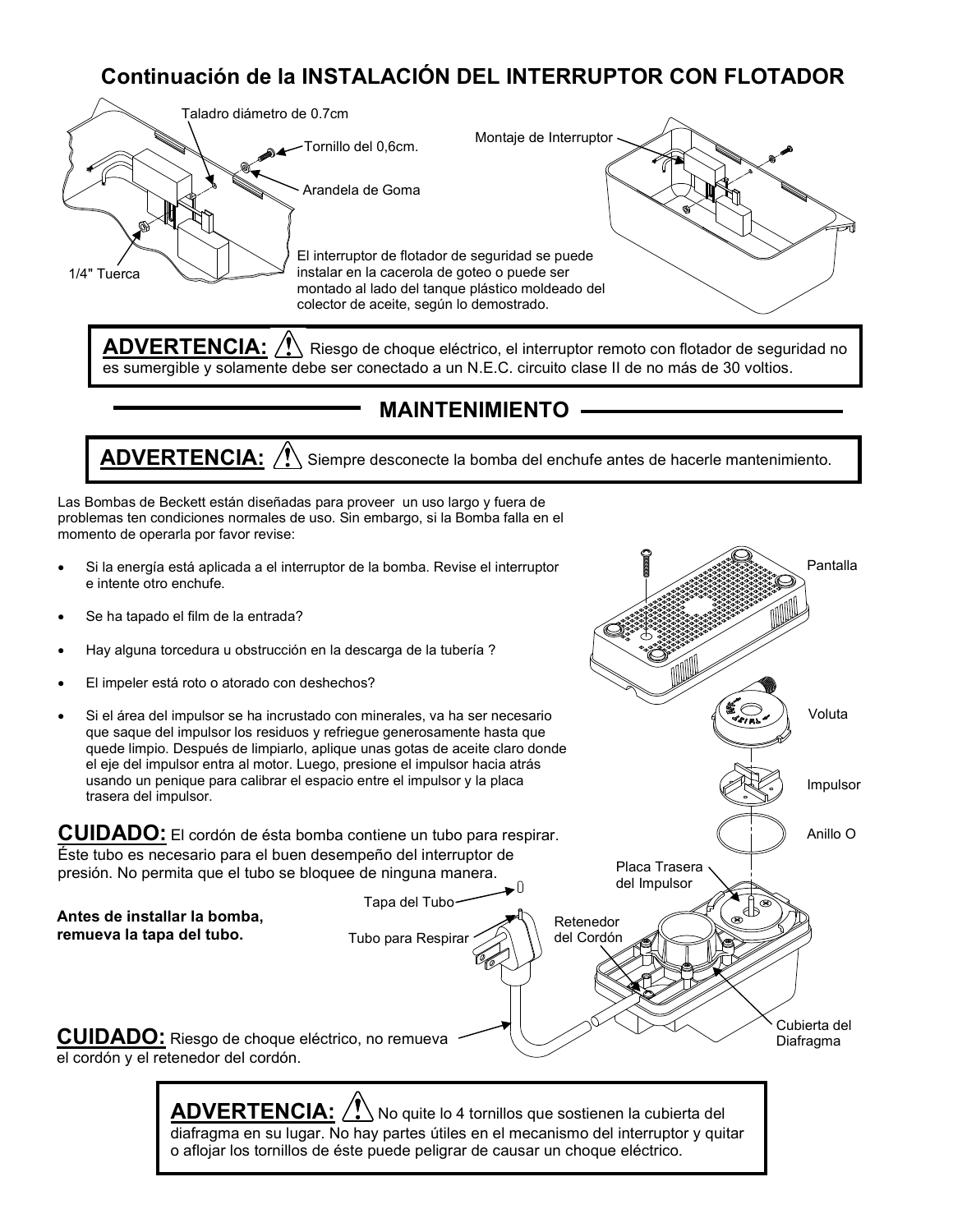## GARANTÍA LIMITADA

Cada uno de los producto de Beckett Corporation ("Beckett") esta garantizado por el Periodo de Garantía (como se define en esta garantía) que se menciona abajo, contra defectos en material y manufactura. El Periodo de Garantía para cada producto comienza en el día de compra por el comprador original. El Periodo de Garantía es el siguiente:

| Tipo de Producto o Nombre                   | Periodo de Garantía | Tipo de Producto o Nombre                | Periodo de Garantía |
|---------------------------------------------|---------------------|------------------------------------------|---------------------|
| Modelos de Bombas:                          |                     | <b>Material Linear</b>                   |                     |
|                                             |                     |                                          |                     |
|                                             |                     |                                          |                     |
|                                             |                     |                                          |                     |
| Estangues de Poly Pre-Formados 15 años      |                     | Todos los demás productos Beckett90 días |                     |
| Vertedero Y Desnatadora De la Cascada5 años |                     |                                          |                     |

<u>APLICACIÓN:</u> La garantía únicamente cubre los productos Beckett que hayan sido correctamente instalados y mantenidos y se limita a la aplicación de fluidos para bombas a una temperatura normal 32º F a 86º F, (0º C a 30º C) con una la especificación gravitacional de hasta 1.1. y con un pH dentro del rango de 5 a 9 (agua fresca). Cualquier otra aplicación de líquidos o uso de temperaturas extremas debe ser aprobado previamente por Beckett. La garantía no aplica o cubre daños o defectos causados por causas externas, incluyendo pero no limitándose a, instalación inapropiada o defectuosa, o modificaciones no autorizadas, tormentas eléctricas, cambios de corriente eléctrica, abuso, uso no recomendado, uso anormal o aplicación incorrecta, incluyendo el usar el producto de manera inconsistente con su finalidad. El comprador es responsable de determinar la conveniencia del producto para el uso intencionado. Si el producto se daña en transito, cualquier queja o demanda deber ser presentada con el transportista.

REMEDIOS: Si ha existido una falta en la garantía, Beckett, bajo su propia discreción, optará por reparar, remplazar o otorgar una devolución por los producto o parte particular que no cumpla con ella. Reparar, remplazar o devolver, a la única discreción de Beckett, será el único remedio en el caso que no se conforme a la garantía. Los reclamos amparados por la garantía deben ser hechos dentro de los 3 meses siguientes a la expiración del Periodo de Garantía.

ADMINISTRACIÓN: Los reclamos bajo la garantía deberán ser hechos regresando el producto defectuoso con, gastos de envío prepagados, con comprobante de compra, a: Beckett Corporation, Customer Service Dept., Irving, Texas, teléfono (888) 232-5388. Autorización telefónica por parte de Beckett es requerida antes de regresar cualquier parte o producto inadecuado. Todos los productos o partes devueltas serán inspeccionadas para determinar la causa de la falla antes de que se apruebe la garantía. INSTALACIÓN, REMOCIÓN, Y/O GASTOS ENVÍOS: La garantía no incluye gasto asociados con la instalación, remoción o flete de los productos sujetos a los reclamos bajo garantía.

RENUNCIAS Y LIMITACIONES: LA GARANTÍA EXPRESA Y LOS REMEDIOS DESCRITOS ARRIBA SON LOS ÚNICOS Y EN LUGAR QUE CUALQUIER OTRA GARANTÍA O REMEDIOS, SEAN ORALES O ESCRITOS, EXPRESOS O IMPLÍCITOS. DE LA MANERA MAS AMPLIA QUE PERMITA LA LEY, BECKETT DE MANERA EXPRESA RENUNCIA CUALQUIER Y TODAS LAS GARANTÍAS IMPLÍCITAS, INCLUYENDO, SIN LIMITACIÓN ALGUNA, LAS GARANTÍAS IMPLÍCITAS DE COMERCIALIDAD Y USO PARA UN FIN ESPECIFICO. SI LAS GARANTÍAS IMPLÍCITAS NO PUEDEN SER RENUNCIADAS, TODAS LAS GARANTÍAS IMPLÍCITAS ESTÁN LIMITADAS A LA DURACIÓN DE LA GARANTÍA EXPRESA APLICABLE.

BECKETT NO ACEPTA RESPONSABILIDAD SUPERIOR A LOS REMEDIOS MENCIONADOS DE MANERA EXPRESA POR ESTA GARANTÍA. EN NINGÚN CASO BECKETT SERÁ CULPABLE O RESPONSABLE POR DAÑO INCIDENTALES O CONSECUENCIALES. LA RESPONSABILIDAD AGREGADA DE BECKETT'S BAJO ESTA GARANTÍA O RESPECTO A LOS PRODUCTOS CUBIERTOS POR LA MISMA, BAJO CUALQUIER TEORÍA LEGAL, NO PODRÁN EXCEDER DEL PRECIO DE COMPRA PAGADO POR EL PRODUCTO INADECUADO, LAS LIMITACIONES DE ESTE PÁRRAFO NO APLICARAN A DAÑOS A PERSONAS

Algunos Estados no permiten la exclusión o limitación de daños incidentales o daños consecuenciales o la exclusión o limitación de la duración de las garantías implícitas, así que las limitaciones o exclusiones arriba mencionadas pueden no aplican en su caso. Esta garantía te da derechos legales específicos y usted a lo mejor tienes otros derechos que pueden variar de Estado a Estado.

[ TRADUCCIÓN : Esta traducción se ha hecho de manera informativa para facilitar la lectura de la misma a personas que hablan Español. Sin embargo, la versión en Ingles es la versión que prevalece, por lo que la versión en Ingles regirá cualquier reclamo de garantía entre usted y Beckett. ]

#### PARA SUS RECORDS:

Día de Compra Numero de Modelo Nombre del Vendedor

I

POR FAVOR GUARDE EL RECIBO EN EL CASO QUE REQUIERA SERVICIO DE GARANTÍA

BECKETT CORPORATION Irving, Texas www.beckettus.com Toll Free: 1-888-232-5388 © 2019 BECKETT CORPORATION All Rights Reserved

SI USTED TIENE ALGUN PROBLEMA CON ESTE PRODUCTO,

# POR FAVOR LLAME A SERVICIO AL CLIENTE A: 1-888-BECKETT

LUNES A VIERNES, DE 8:00 AM. A 5:00 PM. HORA CENTRAL. POR FAVOR LLÁMENOS ANTES DE DEVOLVER EL PRODUCTO AL ALMACÉN. USTED TAMBIÉN PUEDE CONTACTARNOS EN NUESTRA PÁGINA WEB:

#### www. beckettus.com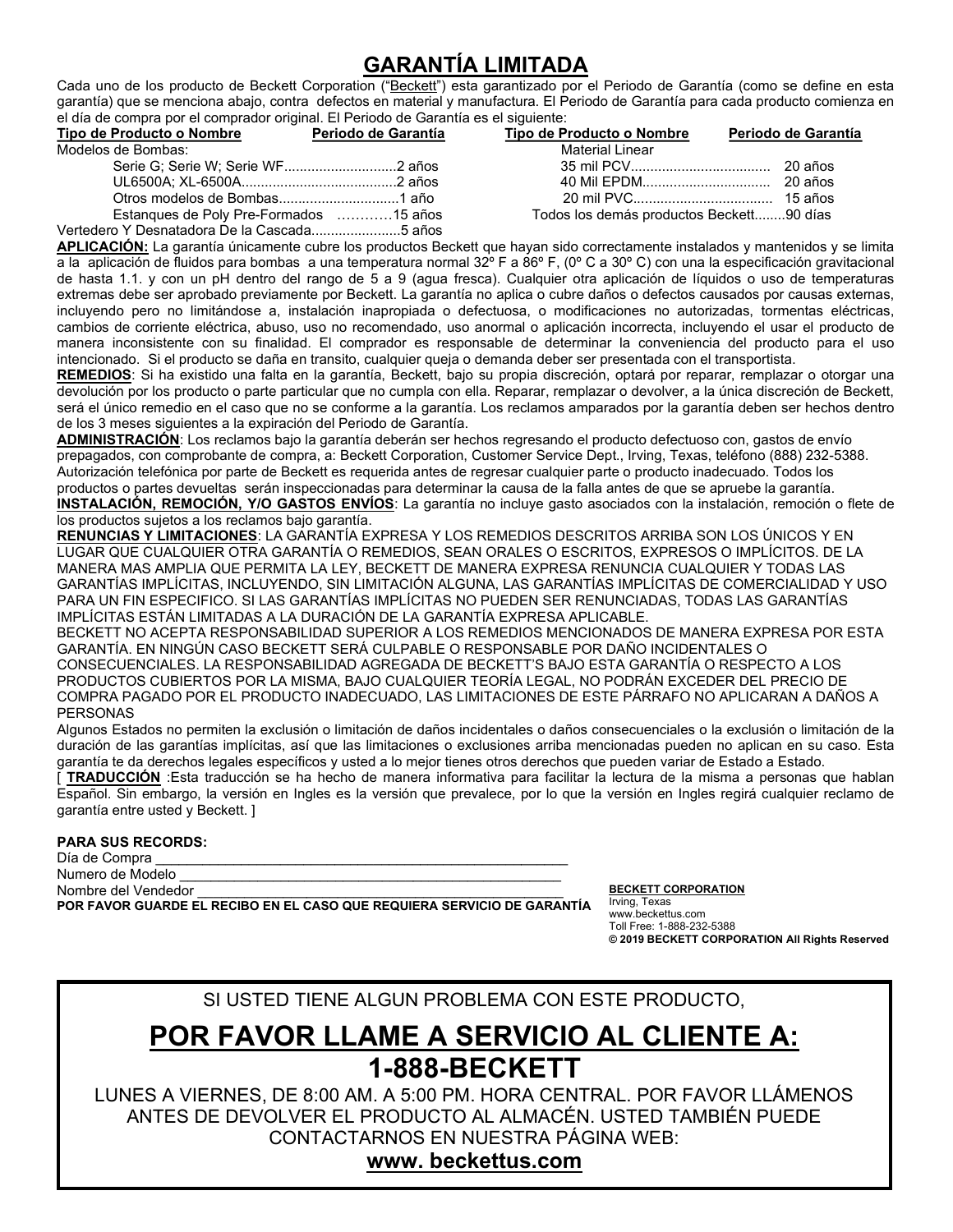# ම beckett. POMPES SUBMERSIBLES POLYVALENTES BECKETT MANUEL DU PROPRIÉTAIRE Modèles : IPC13A et IPC13AT

### ASSUREZ-VOUS DE LIRE ET DE SAUVEGARDER CE MANUEL À TITRE DE RÉFÉRENCE FUTURE.

Les pompes Beckett sont inspectées et testées avec soin pour assurer votre sécurité et leur bon fonctionnement. Par contre, ne pas suivre les instructions dans ce manuel peut mener à des dommages à la pompe et/ou à de graves blessures.

 $\mathsf{ATTENTION}$  : Lisez attentivement toutes les instructions avant de commencer l'installation.





# AVERTISSEMENT /

- Cette pompe est fournie avec une fiche à 3 broches.
- Pour réduire le risque de choc électrique, installez seulement sur un circuit protégé par un disjoncteur de fuite à la terre.
- La pompe doit être installée conformément aux codes d'état et locaux et l'installation et l'entretien doivent se faire par une personne qualifiée.
- Ne retirez pas le conducteur de mise à la terre.
- Ne connectez pas à toute tension autre que celle indiquée sur la pompe.
- Ne pompez pas de liquides inflammables.
- Cette pompe n'a pas été testée ni approuvée pour une utilisation dans des plénums de climatisation ou d'autres compartiments de traitement d'air.

## INTRODUCTION

Le modèle IPC13A de Beckett est conçu pour une gamme d'applications où il faut une pompe automatique fiable. Puisque le moteur et tous les autres composants électriques sont entièrement encapsulés dans de l'époxyde, l'appareil peut être entièrement submergé et fonctionner dans toutes les positions, pourvu que le couvercle du diaphragme soit submergé.

Un interrupteur sensible à la pression intégré contrôle le modèle IPC13A en mettant l'appareil en marche lorsque le niveau d'eau atteint un maximum de 4,3 cm et l'éteignant lorsque le niveau tombe à un minimum de 1,8 cm. Ces chiffres seront différents si la pompe fonctionne dans toute position autre que verticale et avec le tamis vers le bas.

Le modèle IPC13AT est identique au modèle IPC13A, sauf qu'il est fourni avec un tuyau de vinyle de 6,1 m et de 1 cm, un interrupteur à flotteur télécommandé et un réservoir de trop-plein de plastique moulé. Les deux modèles de pompe incluent un coude femelle de 0,6 cm N.P.T. et un clapet de non-retour de plastique pour éviter que l'eau ne revienne dans la pompe après son arrêt.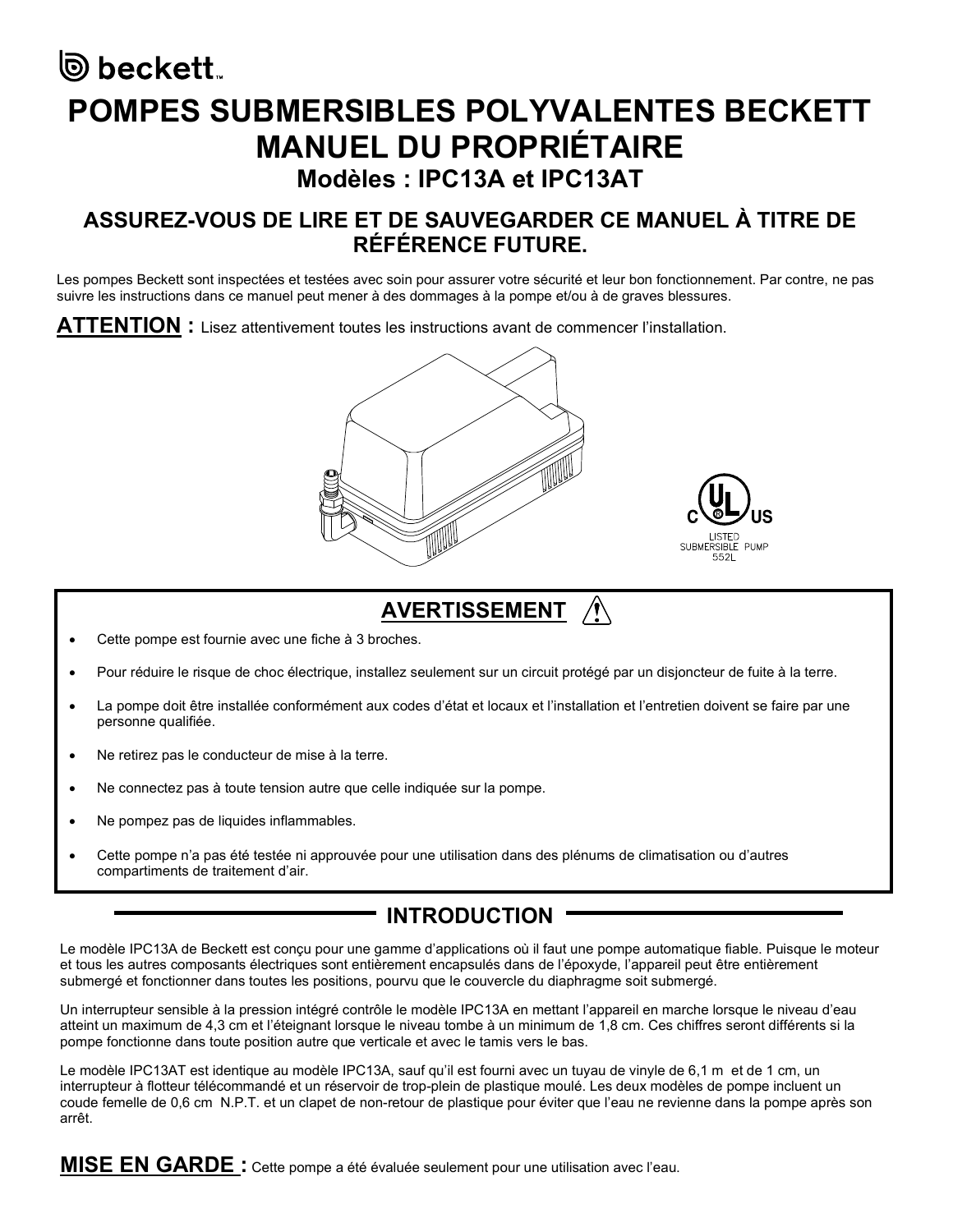## FONCTIONNEMENT

#### RETRAIT DE CONDENSATION

Fixez le clapet de non-retour cannelé de 1 cm au coude de 0,6 cm N.P.T. et fixez cet assemblage à la décharge de la pompe. ATTENTION DE NE PAS TROP SERRER.

Placez la pompe dans le réservoir de trop-plein ou tout autre contenant approprié aussi près que possible du bac d'égouttement de climatisation. Attention à ce que le dessus du bac d'égouttement soit à au moins 5 cm au-dessus du bas de la pompe.

Utilisez le tuyau de vinyle de 1 cm, acheminez la décharge vers le haut jusqu'à la distance minimum requise, en vous assurant de ne pas dépasser 90 % de la hauteur d'« ARRÊT » indiquée sur le tableau de performance. Si possible, inclinez un peu la longueur horizontale pour tirer profit de la gravité.

Si cette pompe est installée directement dans le bac d'égouttement de climatisation, assurez-vous que le bac soit d'au moins 5 cm de profondeur et que la pompe soit dans la partie la plus basse du bac.



#### ÉGOUTTAGE

Lorsque le modèle IPC13A est utilisé pour les applications de pompage générales comme le drainage des endroits inondés ou lorsqu'on recherche un débit maximum, n'utilisez pas de clapet de non-retour. Fixez plutôt un tuyau de vinyle de 1,3 cm directement à la décharge de la pompe et fixez la connexion avec un collier de serrage.

Si la pompe est utilisée sur une surface sale ou sablonneuse, soulevez-la un peu pour éviter que la poussière ou les débris n'entrent en contact avec l'entrée. Utiliser la pompe à l'extérieur peut exiger des nettoyages plus fréquents du tamis et de Roue à Ailettes. Consultez les instructions de nettoyage sous l'ENTRETIEN.

### PERFORMANCE

La performance d'une pompe se mesure par son DÉBIT et son ÉLÉVATION. Dans le tableau suivant, le DÉBIT s'exprime en gallons par heure (GPH) et l'ÉLÉVATION en pieds au-dessus de la surface de l'eau. Les mesures se prennent à 115 volts en utilisant un tuyau de vinyle de 1 cm.

|                             | PERFORMANCE TYPIQUE ±10%  |    |    |    |    |              |                |
|-----------------------------|---------------------------|----|----|----|----|--------------|----------------|
|                             | <b>GALLONS PAR HEURE:</b> |    |    |    |    | <b>PIFDS</b> |                |
|                             |                           | יר | A١ | ъ. | 8' |              | <b>O'ARRÊT</b> |
|                             | 77                        | 74 | 65 |    | 45 | 33           | 12'            |
| SANS CLAPET de NON-RETOUR I | 260 252 221 198 174 111   |    |    |    |    |              | 12'            |

L'« arrêt » est la hauteur maximum à laquelle la pompe peut élever l'eau. Au point d'« arrêt », il n'y aura plus d'écoulement d'eau.

Si l'on désire moins d'écoulement, il faut restreindre la décharge de la pompe. NE restreignez PAS l'admission de pompe car cela pourrait endommager le moteur et le joint étanche.

### INSTALLATION DE L'INTERRUPTEUR À FLOTTEUR

BASSE TENSION OU BORNIER RELAIS/TRANSFORMATEUR BLEU de SECURITE A L'INTERRUPTEUR BLEU Y G W R G W R THERMOSTAT Y R=RED (ROUGE) W=WHITE (BLANC) G=GREEN (VERT) Y= YELLOW (JUANE) NUANCIER **CIRCUIT** FERMÉ CIRCUIT OUVERT NIVEAU D'EAU VERS LE BAS NIVEAU D'EAU VERS LE HAUT L'interrupteur à flotteur peut servir à fournir une protection supplémentaire contre les débordements de bac d'égouttement en éteignant le système produisant l'eau ou la condensation dans le cas de débordements de bac, si la décharge de la pompe se bloque ou pour toute autre défaillance. L'interrupteur peut être câblé au circuit du thermostat ou il peut être câblé à toute alarme auxiliaire ou à tout autre dispositif d'avertissement.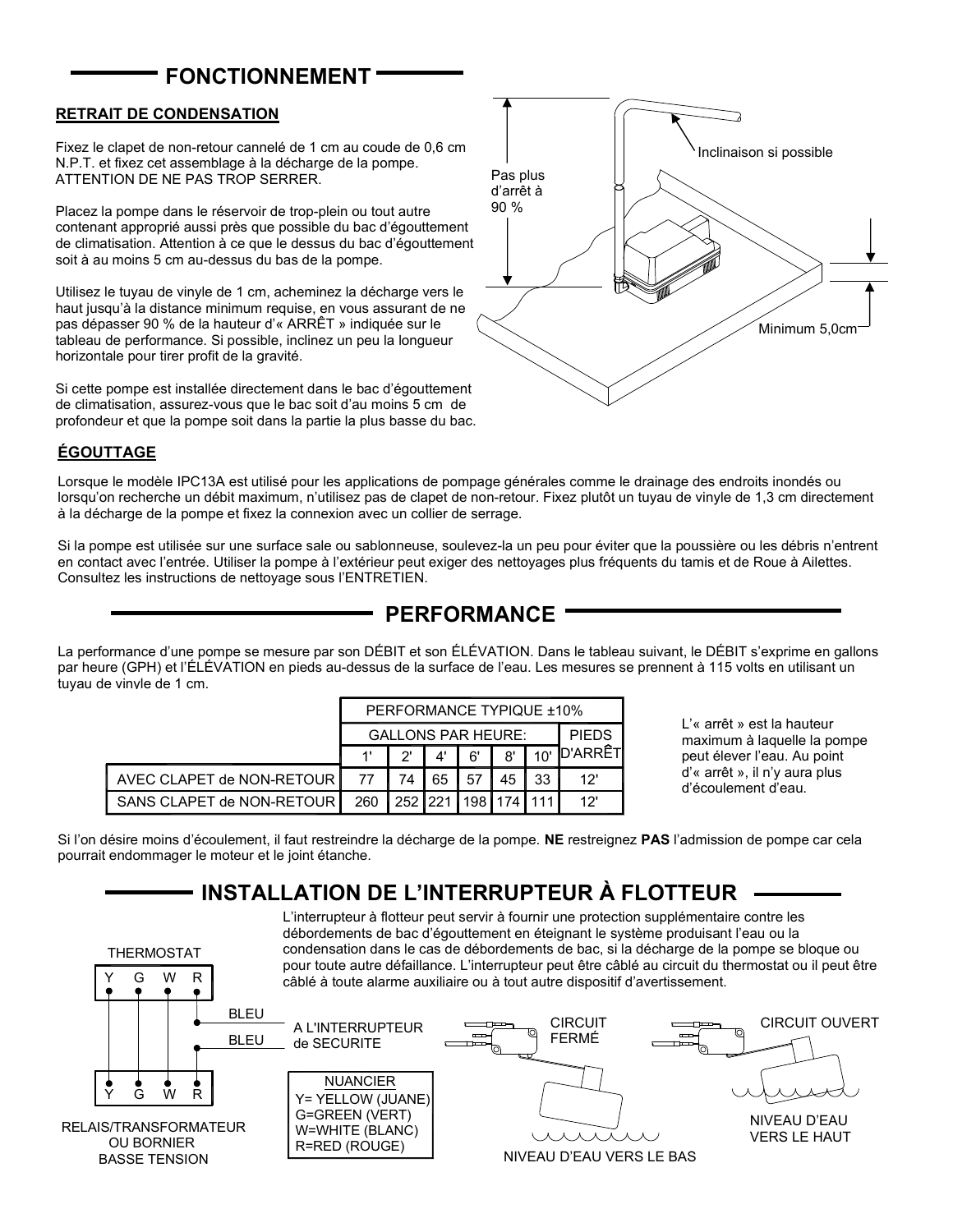# INSTALLATION DE L'INTERRUPTEUR À FLOTTEUR



AVERTISSEMENT :  $\bigwedge$  Risque de choc électrique, l'interrupteur à flotteur n'est pas submersible et devrait être connecté à un circuit N.E.C. de classe II d'au plus 30 volts.

### **ENTRETIEN**

 $\mathsf{AVERTISSEMENT:} \,\,\,\text{/}\!\!\!\!/\!\!\!\!\!/\,\,\,\,$  Débranchez toujours de la prise avant tout entretien de pompe.

Les pompes Beckett sont conçues pour fournir un long service sans tracas sous des conditions d'utilisation normale. Toutefois, si la pompe connaît une défaillance, veuillez vérifier ce qui suit :

- Est-ce que la pompe reçoit de l'électricité ? Vérifiez le disjoncteur et essayez une autre prise.
- Est-ce que le tamis d'admission est bloqué ?
- Y a-t-il des coudes ou des blocages dans le tuyau de décharge ?
- Est-ce que Roue à Ailettes est brisé ou bloqué par des débris ?
- Si l'espace autour de Roue à Ailettes est plein de minéraux, il faudra peut-être retirer Roue à Ailettes et gratter délicatement pour nettoyer. Après le nettoyage, appliquez quelques gouttes d'huile légère où l'arbre de Roue à Ailettes entre dans le moteur. Pressez alors pour remettre Roue à Ailettes en marche à l'aide d'une pièce de monnaie pour évaluer l'espace entre Roue à Ailettes et la plaque arrière de Roue à Ailettes.

**MISE EN GARDE** : Le cordon de cette pompe contient un petit « Tuyau de Reniflard ». Ce tube est nécessaire au bon fonctionnement du pressostat. Ne le laissez pas se bloquer.



Roue à Ailettes

Joint Torique

Plaque Arrière de

Tamis

Volute

serrage.

AVERTISSEMENT  $: \langle \cdot \rangle$  Ne retirez pas les 4 vis qui retiennent le couvercle du diaphragme en place. Il n'y a aucune pièce réparable dans le mécanisme de l'interrupteur et retirer ou resserrer ces vis pourrait provoquer un danger électrique.